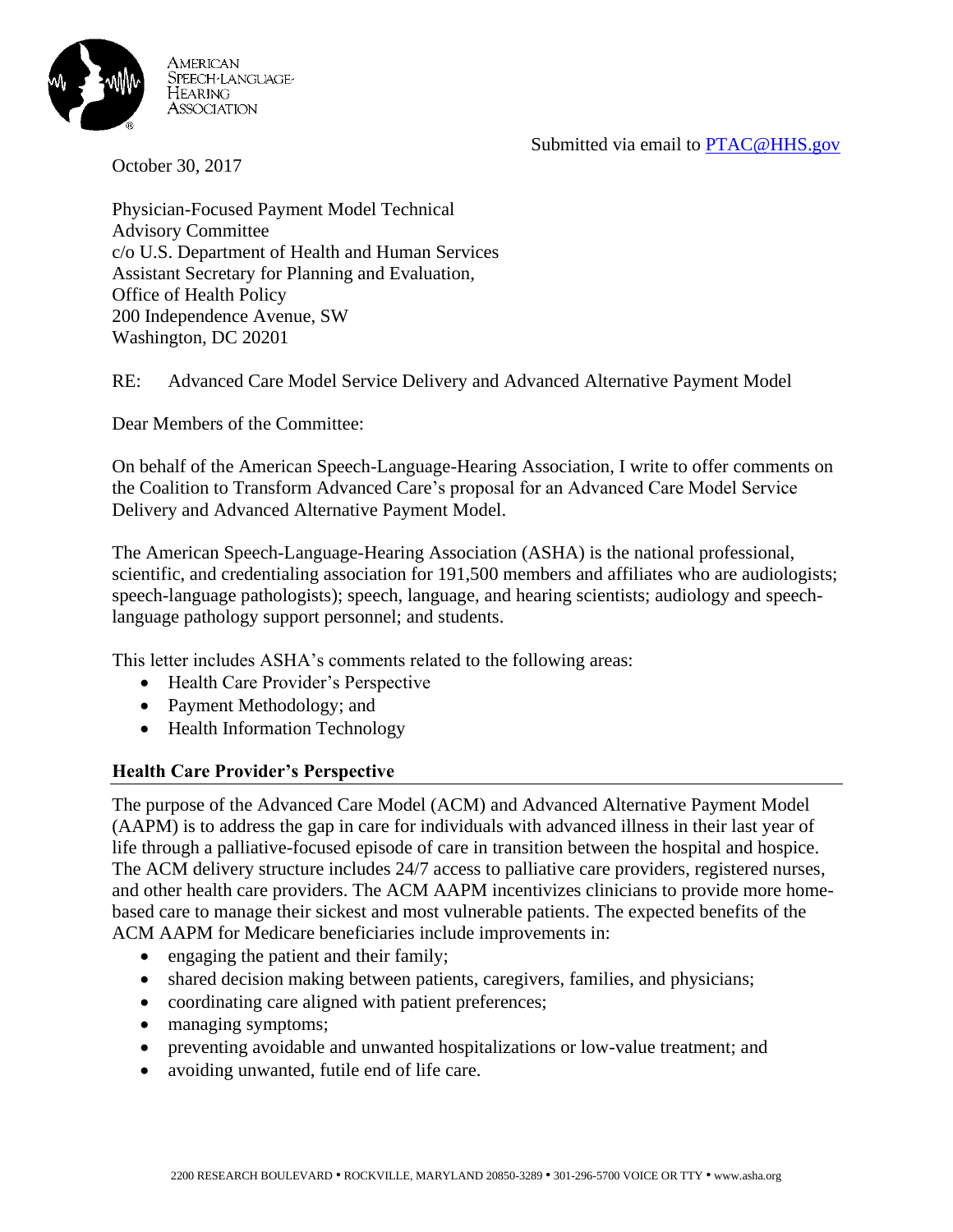ASHA Comments October 30, 2017 Page 2

ASHA appreciates the proposal's inclusion of a broad range of providers who have the competence and experience to be successful in the ACM AAPM. The ACM AAPM would be useful for diagnoses that include functional problems addressed by speech-language pathologists (SLPs).

Speech-language pathology services may be medically necessary for patients who experience a stroke, brain tumor, heart disease, or neurodegenerative diseases (e.g., Parkinson's disease). Although the SLP's role is short-term, it could make a significant difference in the patient's function and outcomes related to swallowing, communication, and cognition. Beyond making suggestions for diet modification, SLPs work with patients to develop safer swallowing strategies, and work with caregivers on feeding strategies to facilitate maximum oral intake. To assist the patient with communicating, SLPs may offer an augmentative and alternative communication (AAC) system or strategy. AAC is used to help patients communicate about their pain, medical needs, and preferences. For functional cognitive impairments, SLPs use visual or written cues as memory strategies to orient the patient and increase their involvement in their care. All of the above service can mitigate the patient's anxiety, agitation, or the need for additional resources.

For these reasons, ASHA requests that the Coalition to Transform Advanced Care (CTAC) and Physician-Focused Payment Model Technical Advisory Committee (PTAC) consider the integral role of speech-language pathology when reviewing this proposal. Speech-language pathology services directly impact each of the anticipated beneficiary improvements (i.e., patient and family engagement, symptom management). In addition, the ACM patient identification and eligibility criteria of functional decline and nutritional decline directly correlate to speechlanguage pathology services.

## **Payment Methodology**

Individuals with advanced illness account for 25% of Medicare fee-for-service costs. This proposal is expected to reduce Medicare spending as a result of the improved care coordination and increased patient/caregiver engagement. CTAC proposes a \$400 per member per month (PMPM) payment for the ACM AAPM episode of care. This payment would convert the palliative care provider's fee schedule to a team-based, population health payment structure that rewards quality. Qualification as an AAPM also creates incentives for non-palliative care specialties to enhance care coordination.

While ASHA supports the goals of the ACM AAPM and agrees that better management and care coordination is needed, we find the proposed \$400 PMPM payment may be insufficient to incentivize widespread participation by palliative care providers. We request that CTAC and PTAC carefully review this proposal to ensure that the need to generate savings does not outweigh the need to ensure improved care and outcomes.

## **Health Information Technology**

The proposal requires participating entities to utilize an electronic health record (EHR), which is consistent with AAPM requirements under the Quality Payment Program. However, CTAC is asking that the Centers for Medicare and Medicaid Services (CMS) consider the use of non